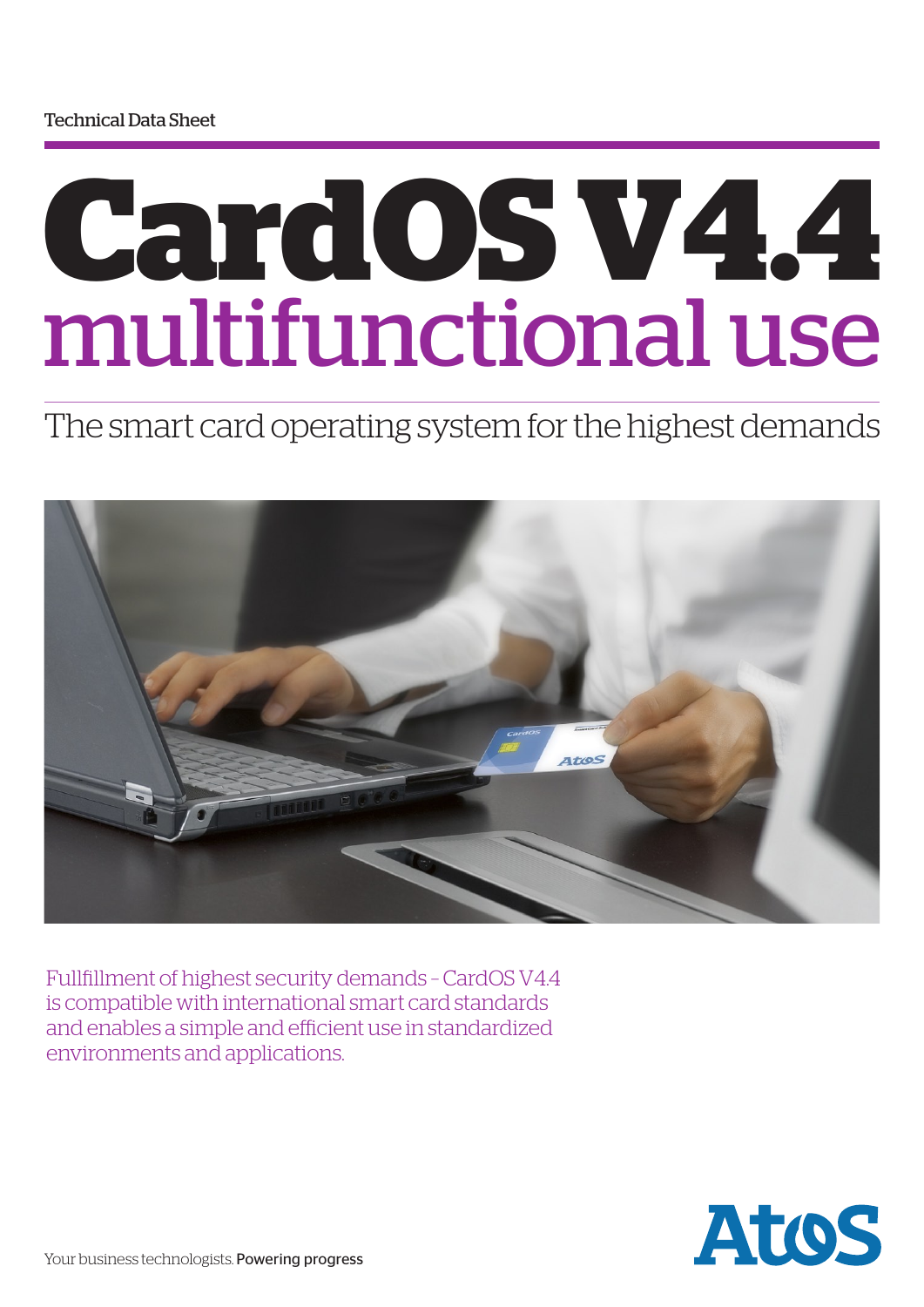## **Certified security for the highest demands**

#### **Overview**

CardOS V4.4 is a powerful native platform which is deployable for diverse applications in all markets.

The versatility and outstanding characteristics of CardOS V4.4 enable the use of the operating system in a wide range of smart card projects. For example, CardOS V4.4 can be used for citizen cards, health insurance and health professional cards, employee badges, as well as signature cards. In addition, CardOS V4.4 can be used in a variety of areas where also cryptographic functions are needed, like loyalty cards.

CardOS V4.4 is a future-proof and powerful CardOS version and it allows simple migration from previous CardOS versions.

CardOS® stands for future-proof smart card operating systems which are in use in numerous projects and are enhanced continuously.

#### **Certificates**

CC EAL4+ according to:

- ` German signature law/ordinance on electronic signatures (SigG/SigV) resp.
- SSCD-PP Type 3 (CWA 14169)

with respective signature applications.

#### Basic Features

CardOS V4.4 offers the following general features:

- ` ISO/IEC 7816 compatible commands
- ` "Command chaining" in accordance with ISO/ IEC 7816-4, for example for implementing multi-stage processes or for the transmission of a related data stream that is too large for the data field of a single command
- ` A dynamic, flexible file system based on ISO/ IEC 7816-4 with the following characteristics:
	- Number of files and folders with any depth of nesting limited only by the storage capacity of the chip
	- Short File IDs
	- Dynamic memory management for optimal utilization of the available EEPROM
- Protection mechanisms against EEPROM defects and power failure
- ` Support of CV (card verifiable) certificates – Extraction and use of the public key directly from the certificate
	- Verification of certificates and certificate chains
- ` Standard interface for external public key certificate services using the separately available CardOS API Cryptography Interface (Microsoft CSP/Base CSP & PKCS#11)
- ` Compatibility with the most important international standards provides long-term security for integration in standardized environments (readers, applications, etc.)
- $\blacktriangleright$  Expandability of the operating system with the subsequent addition of software packages, ensuring protection of your investment
- ` Automatic integrity protection of all active software packages on the chip prevents the use of corrupt software.

#### Data Security

CardOS V4.4 provides optimal data security with a clearly structured security architecture and a great number of extremely flexible protection mechanisms, such as:

- ` Different life cycle phases for checking the permitted commands
- ` Protection of all data objects with up to 127 different access rights per directory level
- $\blacktriangleright$  Highly complex logical combinations of access rights
- ▶ Protection of all data objects using dedicated fine-grained access condition schemes
- Secure storage of PINs and keys as objects (without reservation of file IDs)
- ▶ Stepwise refinement of the security structure after file generation without loss of data
- ` "Secure messaging" for cryptographically secured communication between the card and the terminal or host with the following characteristics:
	- Encryption and signing (MAC) of the communication using a previously negotiated static or dynamic session key
	- Static or dynamic keys (such as a session key) independently definable for each access to a data object
	- Protection against replay attacks using a send sequence counter
	- Cryptograms, for example using triple DES in CBC mode
	- Cryptographic checksum, for example using retail MAC according to ANSI X9.19
- ` Protection against all currently known security attacks, especially side channel attacks, such as
	- Protection of the DES and RSA algorithm against simple power analysis (SPA) and differential power analysis (DPA)
	- Protection of the DES and RSA algorithm against differential fault analysis (DFA).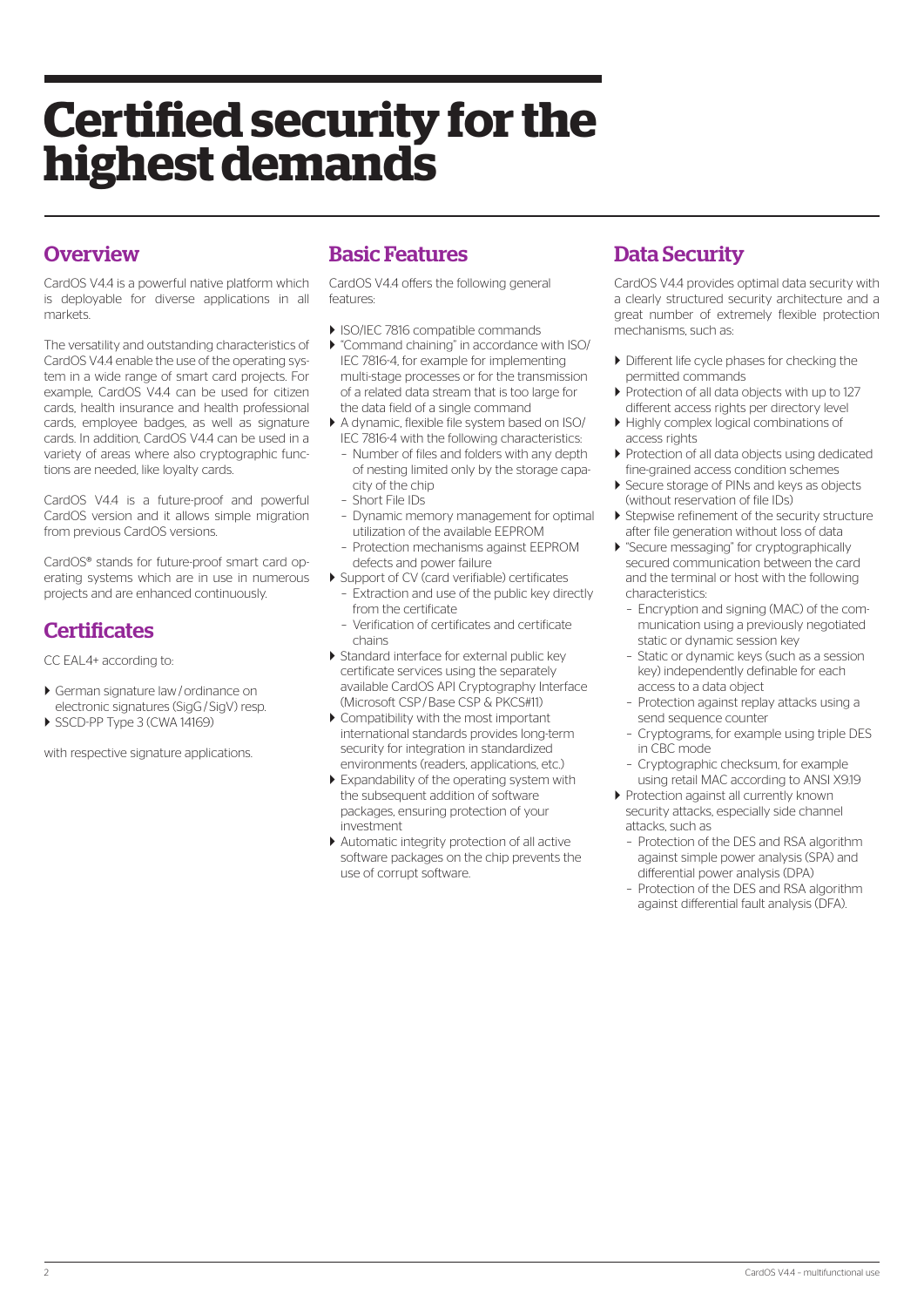#### **Cryptographic** Functions

CardOS V4.4 provides a large number of cryptographic functions and algorithms, such as:

- $\blacktriangleright$  Creation and verification of digital signatures
- $\blacktriangleright$  Encryption and decryption
- $\blacktriangleright$  Creation/verification of MACs
- $\blacktriangleright$  Calculation of cryptographic hash values (SHA-1)
- ` SHA-2 package
- $\blacktriangleright$  Fast symmetric algorithms due to the hardware DES accelerator
- Triple DES (CBC) and DES (ECB, CBC) with ISO padding
- MAC and retail MAC with ISO or ANSI padding
- $\blacktriangleright$  Asymmetric algorithms
- Up to 2048 bit RSA based on the CRT with and without a specified public exponent
- PKCS#1-BT1, PKCS#1-BT2 or leading zeroes padding
- $\blacktriangleright$  Internal and external key generation
- $\blacktriangleright$  Flexible derivation of session keys
- $\triangleright$  The PROOF OF CORRESPONDENCE command enables checking the association of an RSA public key in the command data field with a private key on the chip
- ` General Integrity Protection for Responses (GIPR) for high security applications: Secure messaging with integrity protection of the command response regardless of whether the response data field is empty
- $\blacktriangleright$  True random number generator.

### CardOS V4.4 – powerful native platform – deployable for diverse applications in all smart card markets.

#### Initialization and Personalization

The partly patented personalization and initialization procedures facilitate cost-efficient, i.e. fast mass production of the CardOS V4.4 cards as well as high performance, highly secure modification of existing applications and the addition of new applications in the field.

- ` Support of independent personalization for individual applications
- ` Integrated security concept for initialization and personalization, in particular
	- Specific life cycle phases
	- A special secure messaging mode
	- Dedicated keys (start key, personalization keys, package load key)
	- The CARD AUTHENTICATE command allows the authenticity of the card to be checked prior to personalization.

#### Communication Protocols

Transmission protocol according to ISO/IEC 7816-3

- $\blacktriangleright$  T=1 protocol
- ` Support of extended length APDUs according to ISO/IEC 7816-4
- Up to four logical channels
- ` Handling of commands after an "interrupt" (roll-back option)
- ` Support of protocol parameter selection (PPS)
- **Support of WTX (Waiting Time eXtension)**
- $\blacktriangleright$  Fast, selectable card communication with up to 115.2 kbaud.